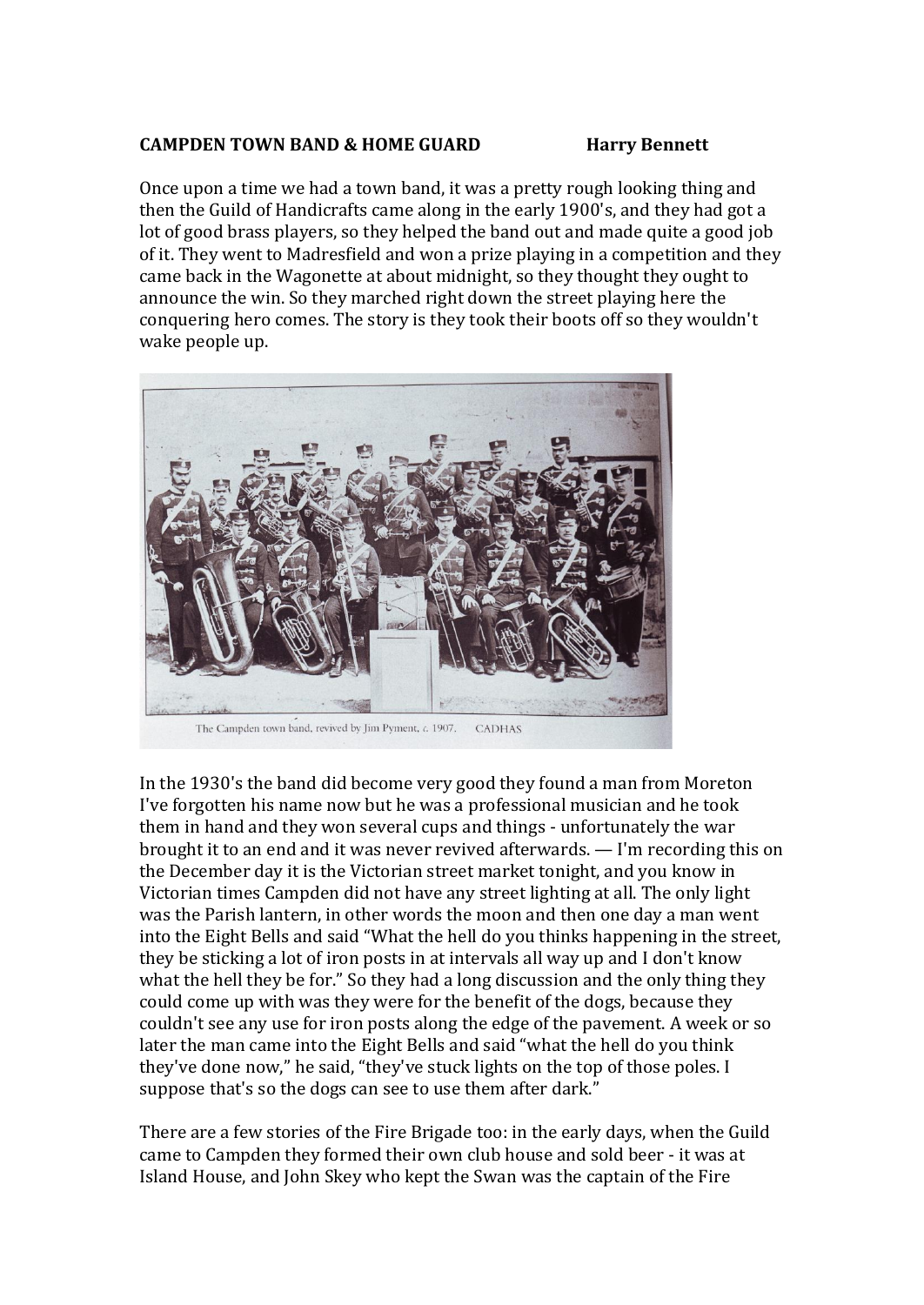Brigade. One night the clubhouse caught fire and they sent a messenger called Fred Taylor - Fred swears this story is true, he ran along to the Swan, "Mr Skey, the clubhouse is on fire, they want the fire brigade quick." "Oh is it Fred, how did that come to happen then?" "I don't know, Mr Skey, but they said you'd better hurry up." "Ah well yes righto, well you'd better go and tell Tom Parsons to come as well, but stop a minute, have a drink before you go." I don't know what happened after that, whether they ever did get to the fire. They didn't certainly hurry themselves.

There was another occasion, and this was reported in the Journal and I have the cutting so I know it was true, there was a fire at Ebrington and a boy was sent on a bicycle to get Campden fire brigade but the boy was not that intelligent so they did not know if there really was a fire or whether he was just having them on so they called a parish council meeting to decide whether they should send the fire brigade. I think they got there two days later or something.



Home Guard - Harry sitting to the right of Jack Horne, Commandant

The Home Guard produced its own crop of funny stories, according to the official history one of the east coast units shot a German plane down with a Lewis gun, and as far it is known that is the only action against the enemy ever taken by the Home Guard. The only shot they ever fired, but what they did to each other was nobody's business. They were a very trigger happy lot. We had a permanent staff instructor a man called George Hill he served all through the 1914 war without injury; he'd been in the Territorial Army between the two wars, he was called up again in 1939 he went to Dunkirk without injury and then they decided he was too old for active service but he was a very good instructor so the Home Guard collected him. In twelve months they put him in hospital three times. He got a 2.2 bullet through his foot, the base plug out of a Mills bomb hit him in the back of the leg and he got a revolver bullet through some other part of his anatomy all fired by our own side.